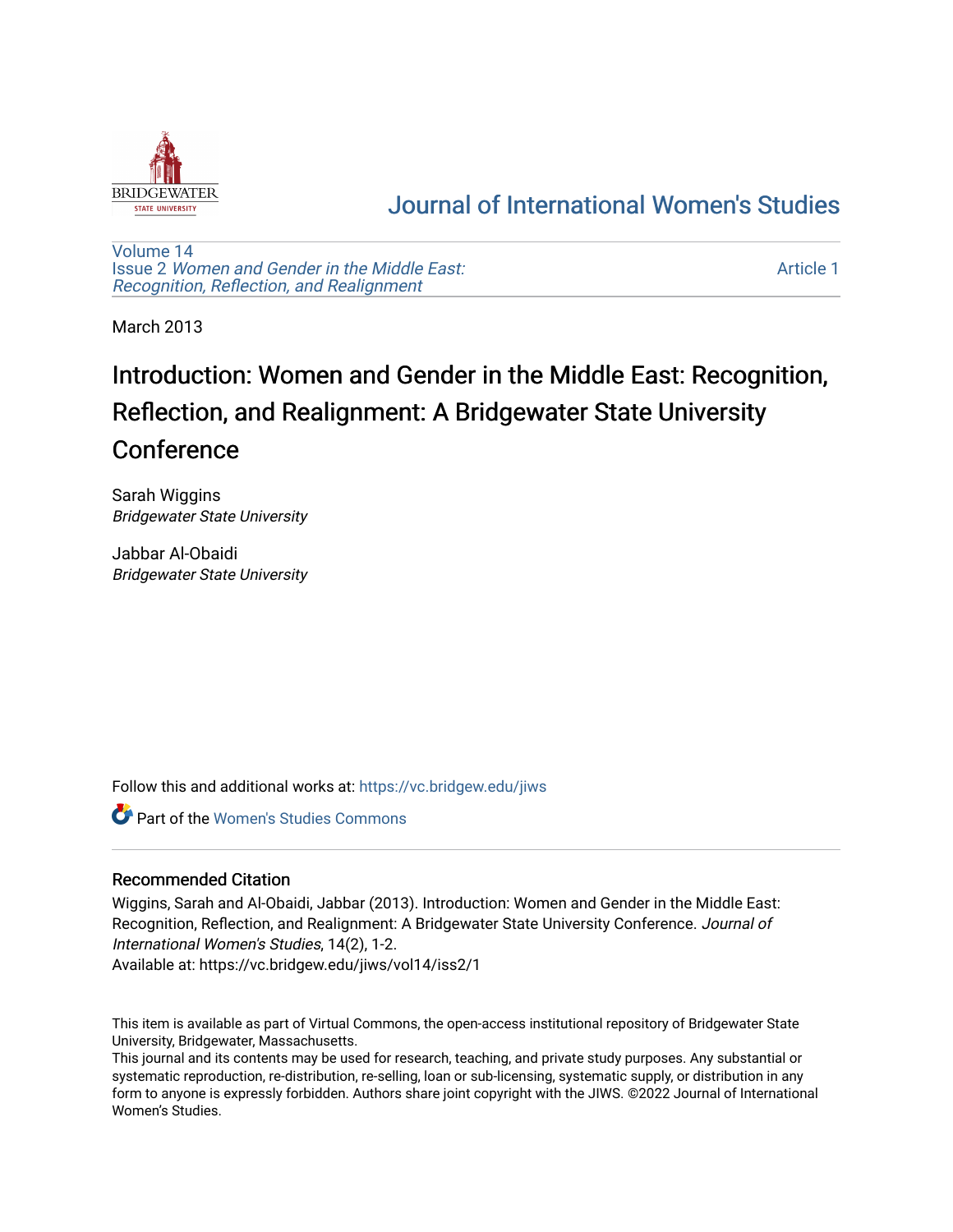#### Wiggins and Al-Obaidi: Introduction

This journal and its contents may be used for research, teaching and private study purposes. Any substantial or systematic reproduction, re-distribution, re-selling, loan or sub-licensing, systematic supply or distribution in any form to anyone is expressly forbidden. ©2013 Journal of International Women's Studies.

#### **Introduction: Women and Gender in the Middle East: Recognition, Reflection, and Realignment: A Bridgewater State University Conference**

By Sarah Wiggins<sup>1</sup> and Jabbar Al-Obaidi<sup>2</sup>

Issues concerning the roles and rights of women in the region of the Middle East and North Africa (MENA) are not only peculiar, but also have been the subject of research for some time. Nor are researchers and their critiques always free to address the regulations, laws or social and cultural practices that govern and shape their lives. In male-dominated societies such as in the MENA, women find themselves surrounded by others, mostly men of religious, tribal, and traditional power, who have granted themselves the right to think, act, and make decisions on behalf of women in the region. Over the last five decades, these typical practices of controlling have further deepened the lines of segregation between men and women. A prominent issue in denying or undermining the roles and rights of women is ignorance, or simply put, stereotypes and prejudices. It is as if many believe that the "law of God" in the eyes of these extreme conventional authorities could not be implemented, but through the oppression of women. Moreover, these forces advocate the supremacy of myths and traditions over modern social life, science, and the economy. Hence, this special issue focuses on women and gender in the Middle East as one effort among many to intervene on these positions and encourage dialog and liberatory transformation around these issues.

The essays that comprise this issue are inspired by papers that were delivered at the conference, *Women and Gender in the Middle East: Recognition, Reflection, and Realignment*. The conference was held in June 2012, and was hosted by Bridgewater State University in Bridgewater, Massachusetts. This meeting resulted from the efforts of Bridgewater State University's Middle East Studies Program and the Women's and Gender Studies Program. These two programs recognize and embody the significance of interdisciplinarity, and it proved both essential and timely energy to join forces in an effort to highlight the status of women in the Middle East and North Africa. Since gender issues in the MENA region reside at the forefront of scholarly conversation, participants in these programs at Bridgewater State University supported a platform for dialogue.

The *Women and Gender in the Middle East Conference* brought together voices from around the globe, including male and female colleagues from Jordan, Oman, India, the United Kingdom, and the United States. Iranian participants proved unable to travel to the United States

 $\overline{a}$ 

1

<sup>1</sup> Sarah Wiggins is an Associate Professor of History at Bridgewater State University, Bridgewater, Massachusetts, USA. Her research focuses on gender in nineteenth and early twentieth-century England. She is the former coordinator of the Women's and Gender Studies Program at BSU and now serves as Assistant Director of the BSU Honors Program.

<sup>&</sup>lt;sup>2</sup> Currently, Professor Jabbar Al-Obaidi serves as the Director of the Center for Middle East Studies at Bridgewater State University, and was the chairperson of the Communication Studies Department 2005-2011. He teaches courses in media studies and communication technologies, media theories, global media, media ethics and law, Middle Eastern media, and documentary film. His research interests include global media, information and security, digital media and new frontiers, media in the Middle East. He is the author of *Media Censorship in the Middle East* (2007) and *Broadcast, Internet, and TV Media in the Arab World and Small Nations* (2010).